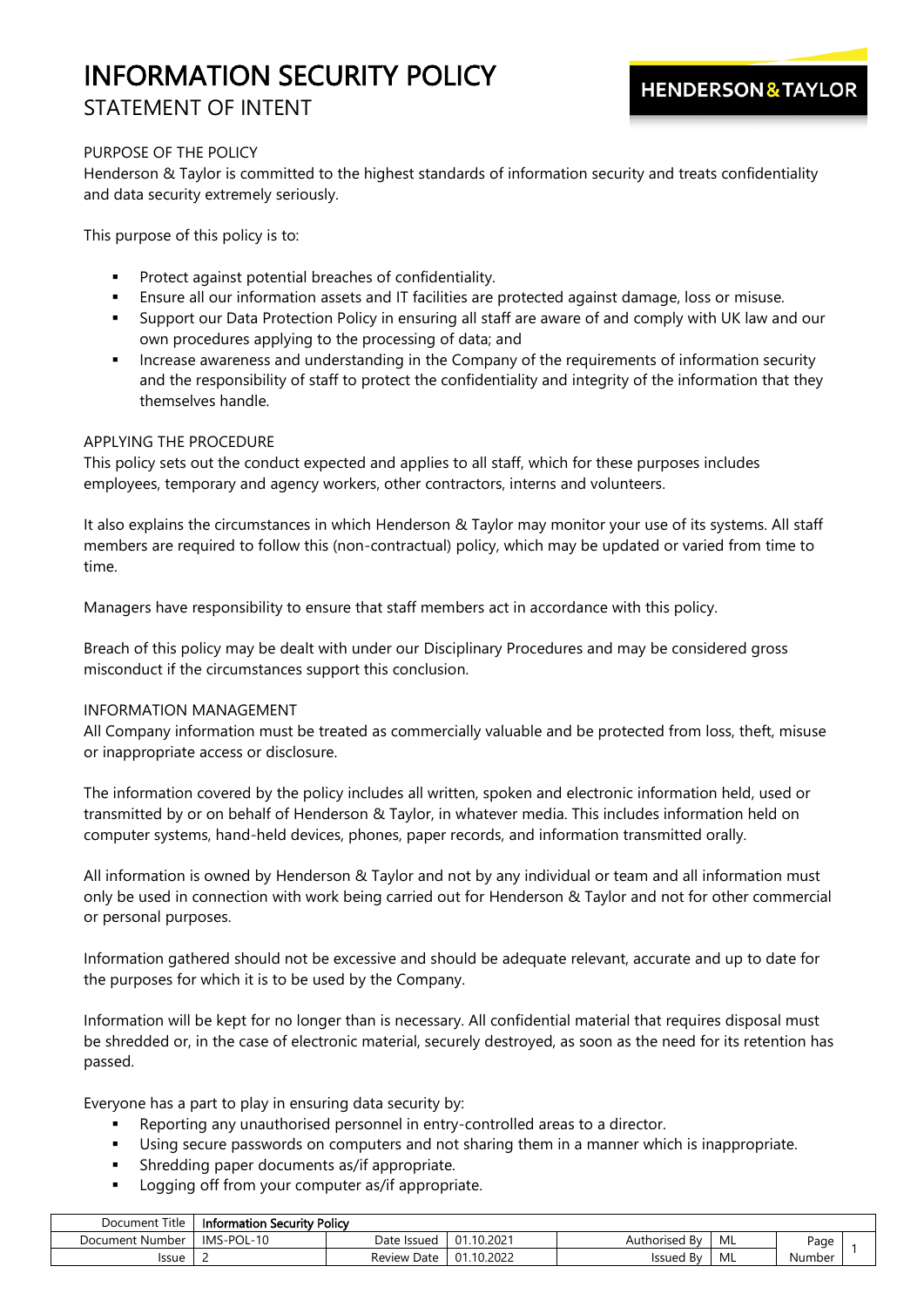## ACCESS TO OFFICES AND INFORMATION

Visitors should be required to sign in at reception, accompanied at all times and never be left alone in areas where they could have access to confidential information.

Wherever possible, visitors should be seen in meeting rooms. If it is necessary for a member of staff to meet with visitors in an office or other room which contains Company information, then steps should be taken to ensure that no confidential information is visible.

At the end of each day, or when desks are unoccupied, all paper documents, backup systems and devices containing confidential information must be securely locked away.

### COMPUTERS AND IT

You are also responsible for ensuring the security of the equipment allocated to or used by you. Computers and other electronic devices must be password protected. Passwords should be kept confidential, not written down or given to others.

Computers and other electronic devices should be kept safe and locked when not in use to minimise the risk of accidental loss or disclosure. Use password protection and encryption where available on Company systems to maintain confidentiality.

You must not log on using other people's username and password. You must not allow others to log on using your username and password. An exception may be made if you are directed to do so by someone suitably authorised to allow this to occur.

You should log off when leaving your computer unattended or on leaving the workplace in order to prevent unauthorised users accessing the system in your absence.

Confidential information must not be copied onto removable hard drive, CD or DVD or memory stick/thumb drive without the express permission of a director. Data copied onto any of these devices should be deleted as soon as possible and stored on Henderson & Taylor's computer network data drivers in order for it to be backed up.

All electronic data must be securely backed up in accordance with company policy.

### DO NOT CORRUPT OUR EXISTING SOFTWARE

You must not download or install software or modify existing computer programs or applications or any information or other data without authorisation from your line manager or the IT Project Manager. This includes applications and software programs.

Any incoming files and data should always be virus-checked before they are downloaded. Do not open unsolicited emails which appear suspicious and/or which have files or links attached to them. Treat any file with the extension "exe" with extreme caution as it is an execution file and is commonly used to corrupt computer systems. In addition, look out for are the links/macros imbedded in word documents/excel spreadsheets etc. The general principle is to never open any files or click links if you do not recognise the sender.

#### IF YOU THINK YOUR COMPUTER HAS A VIRUS

If you think your computer or other electronic devices may have acquired a virus then tell the IT Project Manager immediately. Do not attempt to use it any further. Do not respond to any further prompts which pop up on the computer. In order to avoid any spread of infection to other networked devices, please make sure to shut down your IT equipment as soon as suspicion arises.

| Title<br>Document | <b>Information Security Policy</b> |                    |                  |                    |    |        |  |
|-------------------|------------------------------------|--------------------|------------------|--------------------|----|--------|--|
| Document Number   | IMS-POL-10                         | Date Issued        | .10.2021<br>-01. | Authorised<br>. Bv | ML | Page   |  |
| Issue             |                                    | <b>Review Date</b> | 10.2022<br>01.   | Issued<br>Bv       | ML | Number |  |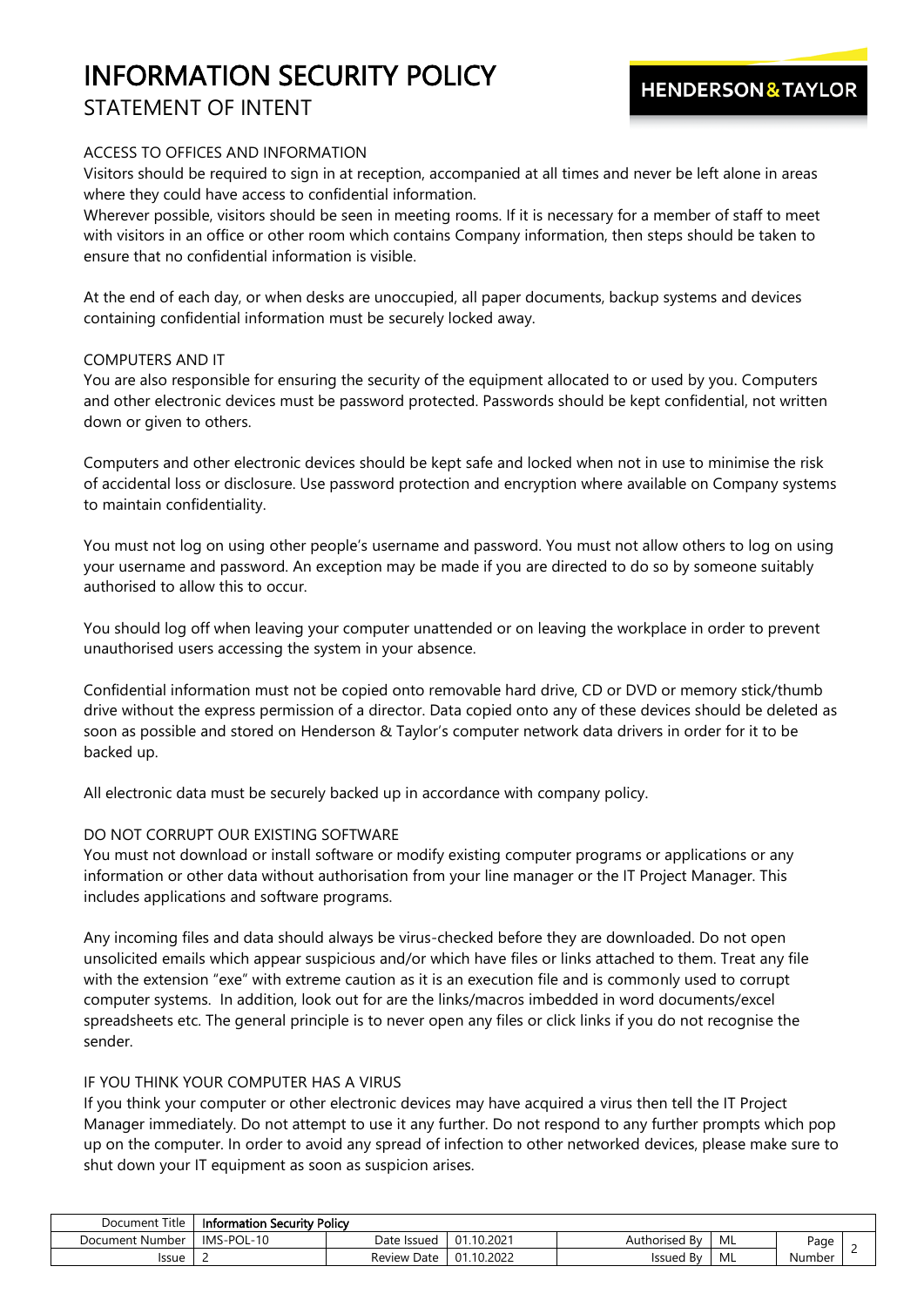## COMMUNICATIONS AND TRANSFER

Staff should be careful about maintaining confidentiality when speaking in public places.

Confidential information should be marked 'confidential' and circulated only to those who need to know the information in the course of their work for the Company.

Confidential information must not be removed from the Henderson & Taylor's Head or site offices except where that removal is temporary and necessary.

In the limited circumstances when confidential information is permitted to be removed, all reasonable steps must be taken to ensure that the integrity of the information and confidentiality are maintained. Staff must ensure that confidential information is:

- Not transported in see-through or other un-secured bags or cases.
- Not read in public places (e.g. waiting rooms, cafes, trains).
- Not left unattended or in any place where it is at risk (e.g. in conference rooms, car boots, cafes).

#### TRANSFER TO THIRD PARTIES

Third parties should only be used to process Company information in circumstances where written agreements are in place ensuring that those service providers offer appropriate confidentiality, information security and data protection undertakings.

Staff involved in setting up new arrangements with third parties or altering existing arrangements should consult the data protection officer or a director for guidance and authority.

#### HUMAN RESOURCES INFORMATION

Given the internal confidentiality of personnel files, access to such information is limited to those members of Henderson & Taylor who need access to it for operational reasons in compliance with our Data Protection Policy. Except as provided in individual roles, other staff are not authorised to access that information.

Any staff member in a management or supervisory role must keep personnel information confidential.

Staff may ask to see their personnel files in accordance with the relevant provisions of the Data Protection Act 2018.

### DATA SECURITY AND DATA BREACHES

Henderson & Taylor must comply with any applicable privacy legislation requirement to notify data subjects or supervisory authorities of a breach of security leading to accidental or unlawful destruction, loss, alteration, unauthorised disclosure or, or access to personal data (Breach).

Appropriate technical and organisational security measures must be taken to prevent a Breach. It is important that everyone ensures appropriate security of the personal data, including protection against unauthorised or unlawful processing and against accidental loss, destruction or damage, using appropriate technical or organisational measures.

| Title<br>Document | <b>Information Security Policy</b> |                       |                      |                    |    |        |  |
|-------------------|------------------------------------|-----------------------|----------------------|--------------------|----|--------|--|
| Document Number   | IMS-POL-10                         | Date<br><b>Issuec</b> | 10.2021<br>. በ1<br>Ω | Authorised<br>. Bv | ML | Page   |  |
| lssue             |                                    | Review Date           | 10.2022<br>01        | Issued By          | ML | Number |  |